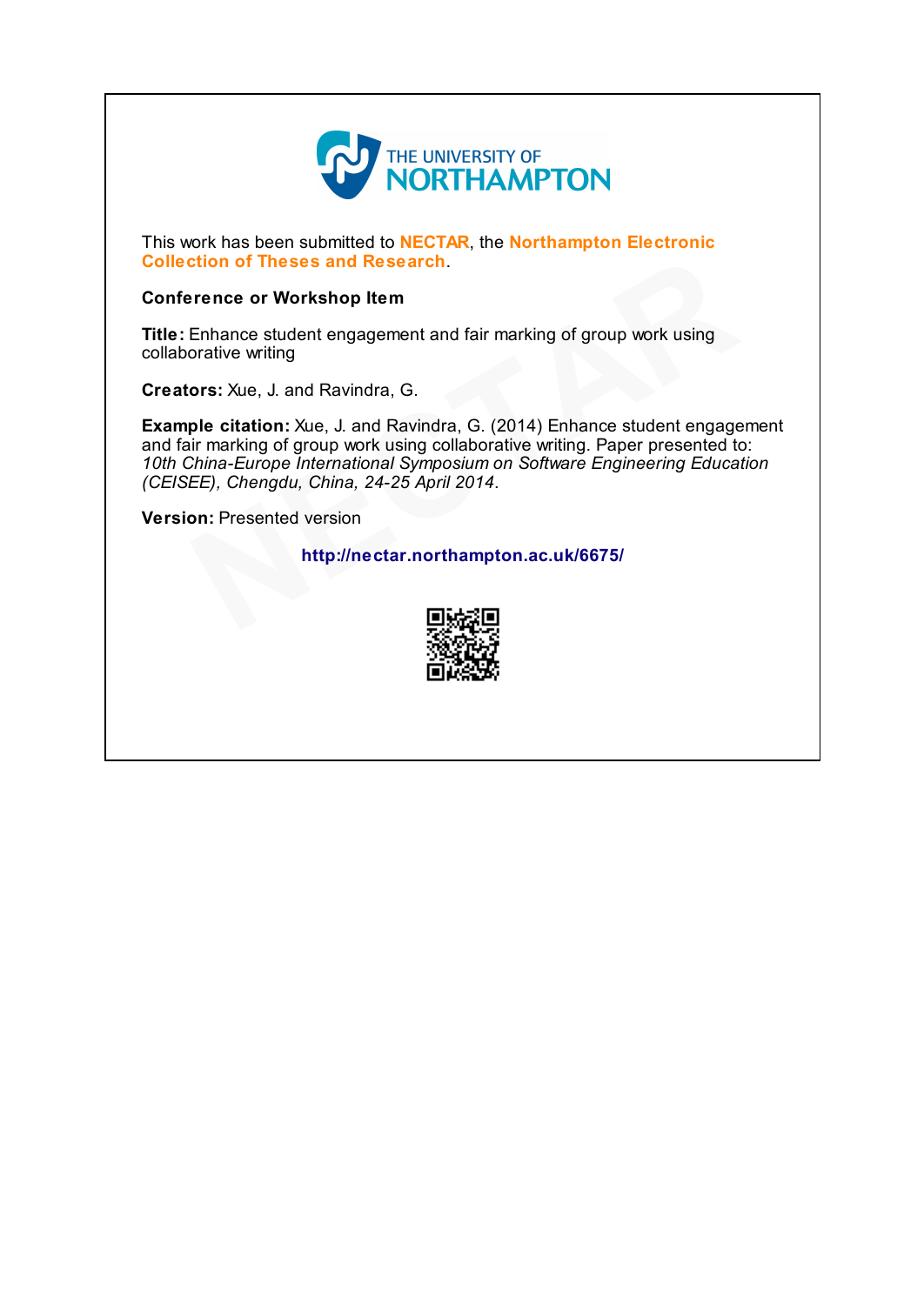# Enhance student engagement and fair marking of group work using collaborative writing

James Xue, Gaurav Ravindra University of Northampton United Kingdom james.xue@northampton.ac.uk

#### Abstract

*The second year computing group project in the Department of Computing at the University of Northampton typically involves three or four students on the same course. It consists of two main parts - software development and group report. While version control software (e.g., SVN) can be used to monitor individual contribution to software development, current practice lacks an effective way for monitoring individual contribution and fair assessment of the group report. Google Docs is a free collaborative writing tool, and very rich in features. It allows tracking of individual work and real time communication within a team. The proposed project uses Google Docs for group report writing, aiming at better student engagement and fair marking of submitted group work.*

#### 1. Introduction

The students enrolled on all the different pathways within the computing department of the University of Northampton are divided into different groups for the second year group project. This project is considered to be the most important and the most difficult piece of assessment for the students during their second year, and also forms a good platform to help students develop various much needed soft skills such as highly developed communication skills, team working abilities, inter-personal and professional attitude. The group project also gives an insight to the students about their final year dissertation will be like.

Currently, some students use email attachments to share their own work, and this approach has been proven very inefficient. Other students use cloud-based shared software (e.g., Dropbox [1]) to ensure reliable storage and to avoid inefficient email circulation. However, it is not very intuitive to view changes (and the person who made the changes) in different versions of the same work in Dropbox. Another main issue of using Dropbox for shared storage and teamwork is that there can easily be conflicted copies, particularly when many people are working on the same document. One of the compromised solutions is to save the document as soon as some changes have been done. Another solution for avoiding conflicting copies is to use a label/marker (e.g., a text file or empty folder named \*xxx-working-now\*) when working on a document and change it to (\*xxx-idle-now\*) [4] - this solution can avoid conflicts in a document, however since only one person can work on the document at a time, this approach is not strictly collaborative writing, hence not efficient.

Google Docs [2] is a free web-based office suite offered by Google within its Google Drive service. It uses a clever way for real-time collaborative writing. It integrates a messaging service that enables group members to have real-time discussion. What makes Google Docs a very useful collaborative writing tool is its use of various colors to differentiate individual work. It provides group members a sense of ownership, which will encourage them to contribute more. Using Google Docs increases the productivity as team members could work on different portions of the document at the same time without fearing the loss of any updates since all collaboration is done in real time and documents are saved and shared with ease. Google Docs is currently used for group project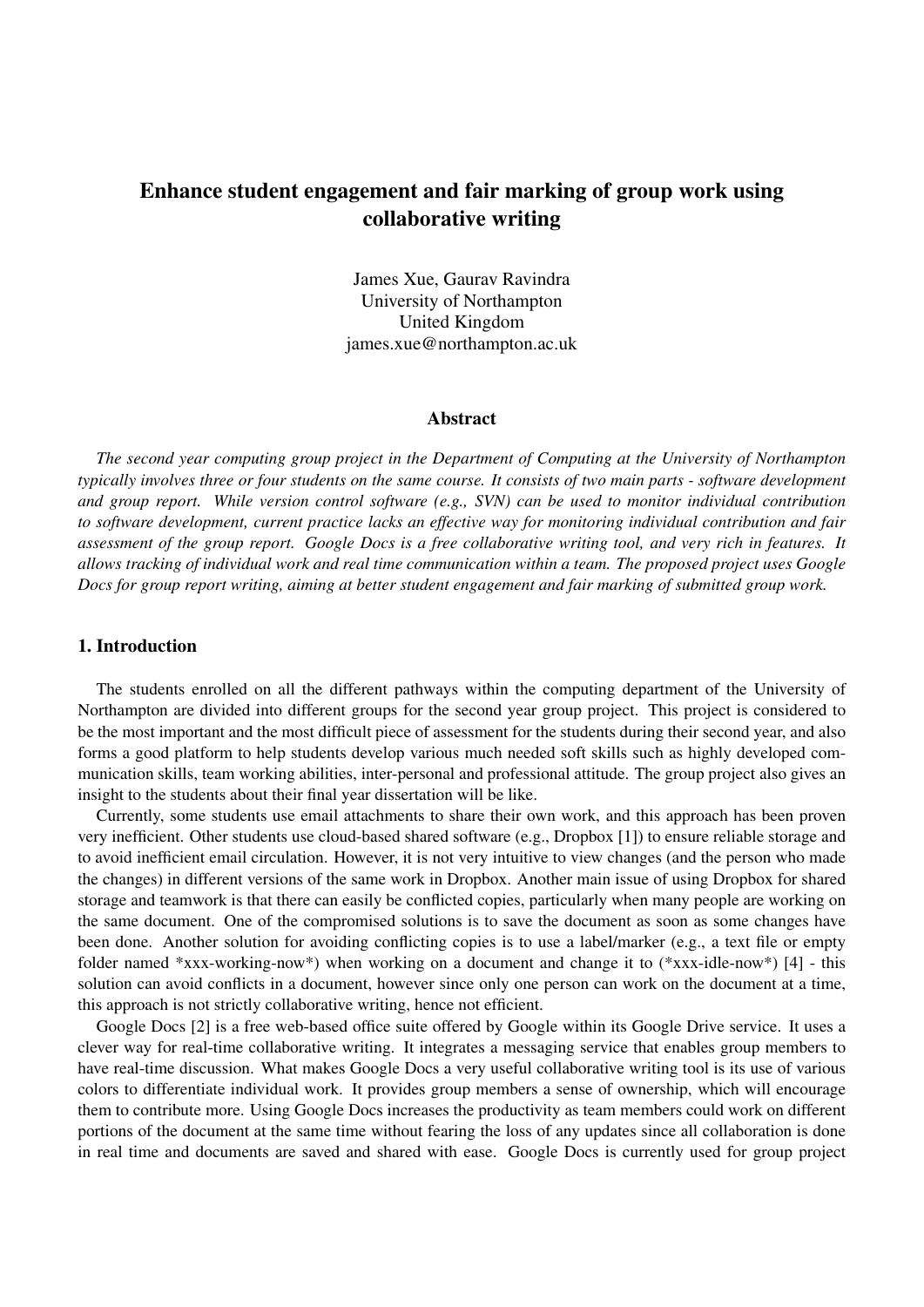proposal, meeting minutes (including attendance records, details of discussion, task allocation) and final group project report.

Peer assessment is part of the existing assessment method for the group project. Group members are usually asked to confidentially give a fair assessment to everyone in the group (including themselves). Peer assessment can result in argument on contribution and various problems such as positive discrimination (where some students mark their friends better than they deserve) and negative discrimination (where some students mark against a particular student). Using Google Docs for the group work eliminates dispute, as individual contribution becomes crystal clear to the module tutor, therefore fair marking can be guaranteed. Module tutor created separate documents and shared them with different groups. As the owner of the documents, the tutor could perform various activities, (such as making comments on the group work, controlling access to shared documents e.g., disable access after the deadline, etc.), which will help in better management of the group project.

#### 1.1 Google Docs Features

Further research was carried out into the features of Google Docs to point out some of the features [5], which were found useful and relevant for collaborative writing.

- *Sharing and Commenting for Collaboration and Immediate Response* document sharing and comments provide students with opportunities to receive immediate feedback in the 24/7 classroom. Since the documents are stored online, students can work on their documents from any location with an Internet connection. To insert a comment, the user just has to highlight some text in the body of the document and the comment will appear on the right side of the page. The comments disappear after the issue has been addressed by the author. In addition to this, Docs also provides a provision for a virtual mini-conference for students and teachers where they can have a discussion.
- *Research Tool* perhaps the most impressive Google Docs writing support to date is an integrated research tool thats available right on the page. A basic search yields results relevant to the document and displays a variety of types of information beyond text. Search can be narrowed to find only images, scholarly information and quotations. This powerful research tool provides students with convenient access to information in manageable chunks that are ready for use.
- *In-built Dictionary* Google Docs offers a built-in dictionary and thesaurus, which supports 12 languages and allows user to look up words without having to leave the document to search in a separate window or browser.
- *Revision History & Autosave* any changes made to the document are automatically saved to the Google Could practically eliminating the need to save the document manually. Revision history can be used to review, compare, or revert to a prior version of the document at any time.

### 2 Design of Survey Questions

This paper investigates into using Google Docs as a collaborative writing tool, and how it can enhance the performance of the students and help the tutor in fair marking of the work produced by the group. To find out the usability of Google Docs as such, a questionnaire was developed. It contains a variety of questions ranging from asking the user how often they use the service, to what features they use and how it is helpful to them. The purpose of the questionnaire was to form an understanding of how the end user group currently perceives the use of Google Docs as a collaborative writing tool. By doing so, it could be established as a whole whether Google Docs is a viable solution to the problems presented in this paper, if yes, how can the performance and usability improved if there is any need.

The questionnaire was conducted in one of the groups participated using an online student response system called *Socrative* [6], which allows the real-time interaction between the teachers and the students. The target audience contained five second year computing students, who are currently working on their group project. The questions and their answers are listed in Table 1.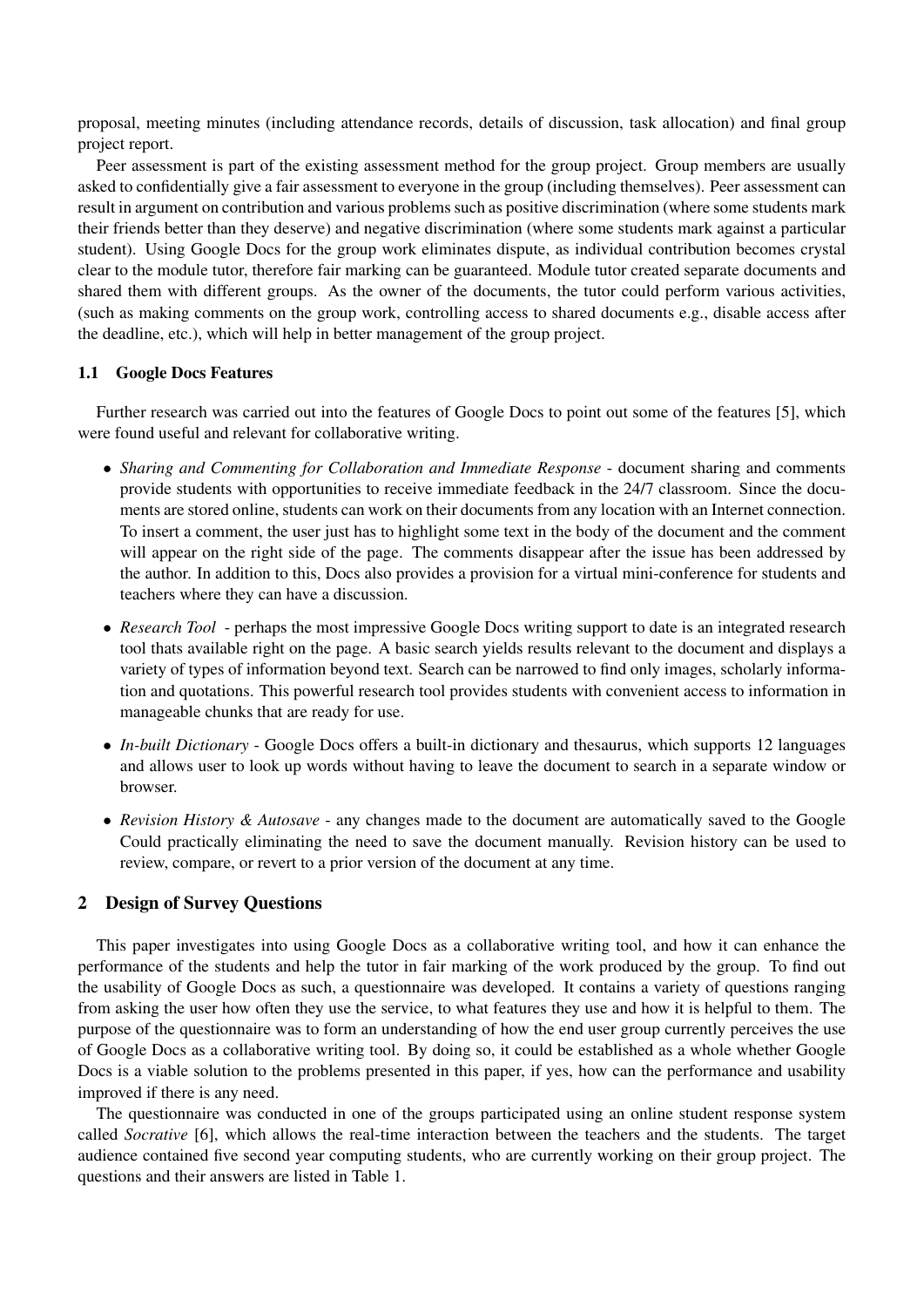| iavic I. Jul VCY ICSUILS                                               |                |                |                |                |                |  |  |  |  |  |
|------------------------------------------------------------------------|----------------|----------------|----------------|----------------|----------------|--|--|--|--|--|
| <b>Questions</b>                                                       | Ans 1          | Ans $2$        | Ans $3$        | Ans 4          | Ans 5          |  |  |  |  |  |
| Did you ever use Google Docs before<br>using it for the group project? | Yes            | Yes            | Yes            | Yes            | Yes            |  |  |  |  |  |
| How often do you use Google Docs?                                      | Regularly      | Regularly      | Regularly      | Regularly      | Regularly      |  |  |  |  |  |
| On a scale of 1 to 5, 1 being not easy                                 |                | 5              | 5              | $\overline{4}$ | 5              |  |  |  |  |  |
| at all and 5 being very easy,                                          |                |                |                |                |                |  |  |  |  |  |
| how easy is it to use google docs                                      | 5              |                |                |                |                |  |  |  |  |  |
| for real time collaborative writing?                                   |                |                |                |                |                |  |  |  |  |  |
| On a scale of 1 to 5, 1 being not                                      |                |                |                |                |                |  |  |  |  |  |
| useful at all and 5 being very useful,                                 |                |                | 5<br>5         | 5              | 4              |  |  |  |  |  |
| how useful do you think Google Docs                                    | $\overline{4}$ |                |                |                |                |  |  |  |  |  |
| is, as a collaborative writing tool?                                   |                |                |                |                |                |  |  |  |  |  |
| On a scale of 1 to 5, 1 being not helpful                              |                |                |                |                |                |  |  |  |  |  |
| at all and 5 being very helpful, how                                   |                |                |                |                |                |  |  |  |  |  |
| helpful do you think it is to make collective                          | 5              | 5              | 5              | $\overline{4}$ | 5              |  |  |  |  |  |
| real time changes on the same                                          |                |                |                |                |                |  |  |  |  |  |
| document with your entire group?                                       |                |                |                |                |                |  |  |  |  |  |
| Do you often make use of the chat                                      |                |                |                |                |                |  |  |  |  |  |
| function while collaboration of your                                   | N <sub>o</sub> | N <sub>o</sub> | Yes            | Yes            | N <sub>o</sub> |  |  |  |  |  |
| group project meeting minutes for                                      |                |                |                |                |                |  |  |  |  |  |
| better communication between                                           |                |                |                |                |                |  |  |  |  |  |
| team members?                                                          |                |                |                |                |                |  |  |  |  |  |
| Do you think it Google Docs provides a                                 |                |                |                |                |                |  |  |  |  |  |
| fair way of keeping track of everyones                                 | Yes            | Yes            | Yes            | Yes            | Yes            |  |  |  |  |  |
| progress during group work?                                            |                |                |                |                |                |  |  |  |  |  |
| Do you think using Google Docs has                                     |                |                |                |                |                |  |  |  |  |  |
| increased the efficiency of the working                                | N <sub>0</sub> | Yes            | Yes            | Yes            | Yes            |  |  |  |  |  |
| together as a team?                                                    |                |                |                |                |                |  |  |  |  |  |
| Do you think Google Docs could be                                      |                |                |                |                |                |  |  |  |  |  |
| used to collaborate the Group Project                                  | Yes            | Yes            | Yes            | Yes            | Yes            |  |  |  |  |  |
| report as well?                                                        |                |                |                |                |                |  |  |  |  |  |
| What other features do you                                             | Spreadsheet,   | Starred        | Just use it    |                | Many           |  |  |  |  |  |
|                                                                        | word docs      |                | to share       | Comments       | different      |  |  |  |  |  |
| use in Google Docs?                                                    | Presentations  | documents      | work and ideas |                | features       |  |  |  |  |  |

**Table 1. Survey results**

#### 3 Project Evaluation

#### 3.1 The survey results

From Table 1, it can be seen that all involved students had Google Docs experience before it was used for the group project. It eliminates the need of training students to use the software. Since it is adapted from the versions of Microsoft Word and uses almost the same editing and document creation , students find it is really straightforward to use the basic features of Google Docs(see Figure 1). However, it might still be helpful to give them a quick guidance of how to use the important features that might not be easily identified.

Since using Google Docs as a collaborative writing tool is the main focus of this study, when students are asked, a very positive response was received. Every student also mentioned that not only is Google Docs very useful for the purpose, but it is a very helpful tool for real time collaboration with the entire group, hence in a way boosting group performance for the group project (Figure 2, 3).

The students were asked if Google Docs was an intuitive way of keeping track of everyones progress and all the students answered affirmatively. This shows that everyone in the group welcome the idea of tracking group members' progress. This in turn also helps the tutor oversee everybody's progress, and leads to fair marking of the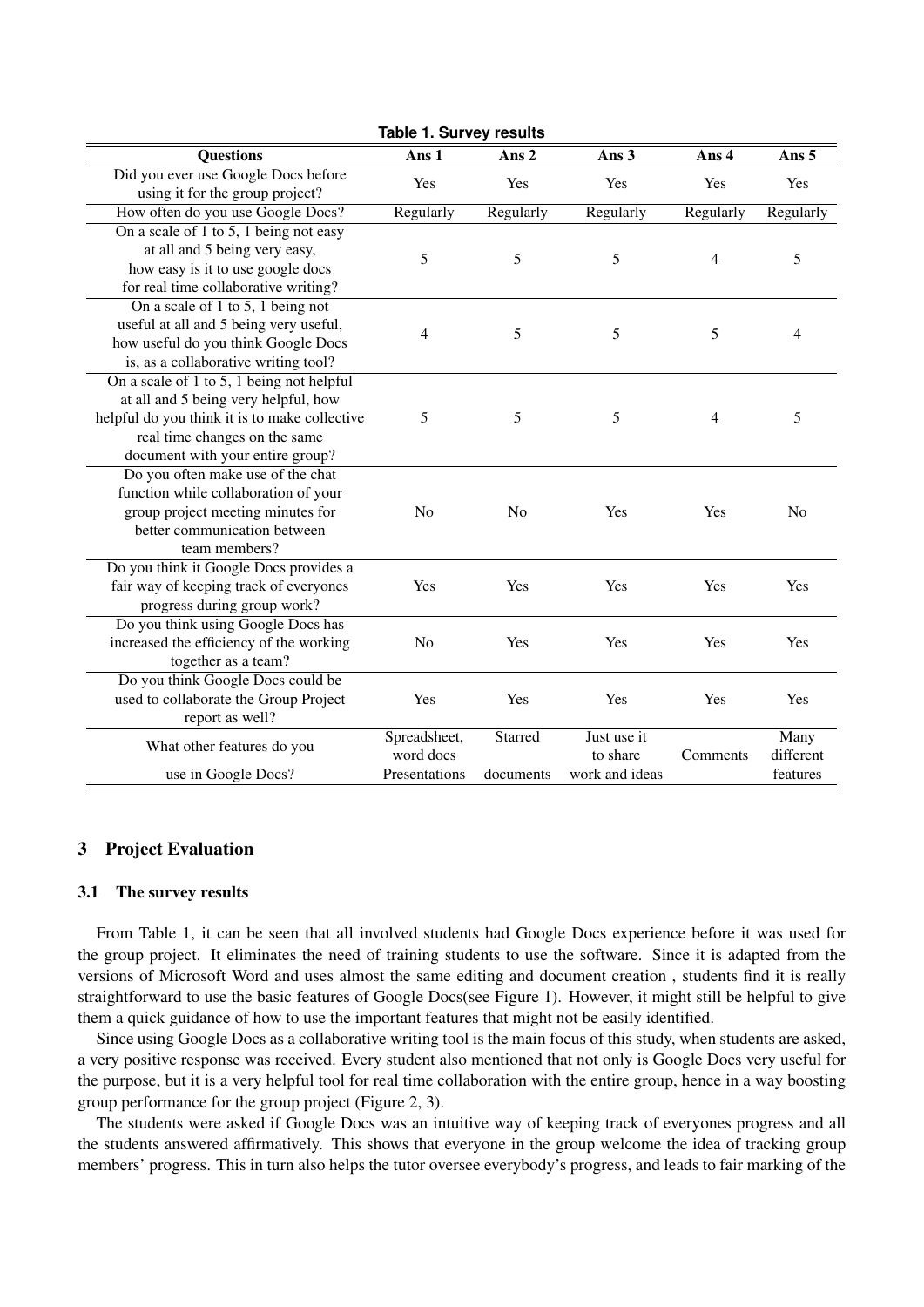

**Figure 1. Students' perspective of ease of use of Google docs.**



**Figure 3. Real time communication using embedded messenger in Google Docs.**

|                                  |           |             | Google Docs |                                         | Overall student satisfaction of using |  |
|----------------------------------|-----------|-------------|-------------|-----------------------------------------|---------------------------------------|--|
|                                  |           | ·Usefulness |             | Helpful for Real Time Collaboration     |                                       |  |
| 6<br>LEVELS OF SATISFACTION<br>5 |           |             |             |                                         |                                       |  |
| $\Omega$                         | Student 1 | Student 2   | Student 3   | Student 4<br>STUDENTS USING GOOGLE DOCS | Student 5                             |  |

**Figure 2. Student overall satisfaction of using Google Docs for the group project.**



**Figure 4. Performance evaluation of Google Docs.**

group work. It was also found that students agreed that using Google Docs hence increased the productivity of the team. Since all the progress of each student is completely transparent, it encourages each student to keep working towards the project, hence increasing productivity of the team (Figure 4).

### 3.2 Student Interview

In addition to the questionnaire, a face-to-face interview with all the students present in the class has also been conducted to get an understanding of students experiences of using Google Docs. The overall feedback from the students were very positive, however, there were some identified issues as below.

The most widespread issue with Google Docs reported so far is the limited *Edit* options available to students. The Google Docs interface allows the students to copy and paste their work into a word document, which holds the formatting but the vice versa completely changes the formatting making it difficult for students and making it more time consuming. Conversion between word documents and Google docs is available. Editing and inserting tables has very few options. Also, inserting and formatting images into a Google Docs is particularly time-consuming.

On an iPhone, the Google Docs application does not allow the user to edit a table. The user can view a table but not edit them. This issue on android has not been tested yet, but is likely to have the same outcome as an iPhone. Also, on Android phone, editing work is difficult. For Example: It is difficult to choose which line to edit (placing the cursor).

#### 3.3 Discussion

There is a desktop version of Google Drive, which allows the user to directly access Google docs from directory of the computer instead of a web browser. Unlike the counterpart of Dropbox, the desktop application of Google